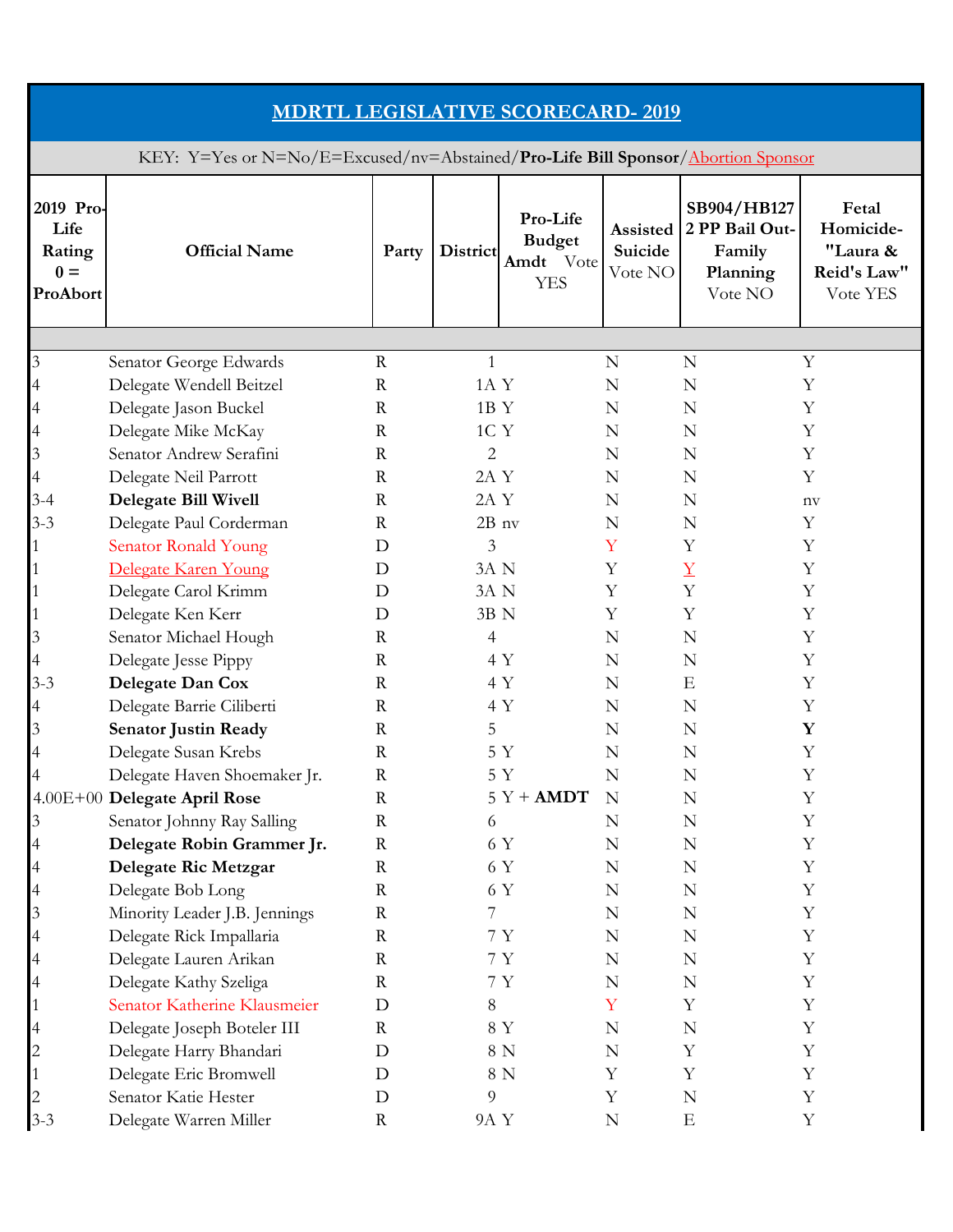| <b>MDRTL LEGISLATIVE SCORECARD-2019</b>                                          |                                                      |             |              |                                                      |                                |                                                                |                                                           |  |  |  |
|----------------------------------------------------------------------------------|------------------------------------------------------|-------------|--------------|------------------------------------------------------|--------------------------------|----------------------------------------------------------------|-----------------------------------------------------------|--|--|--|
| KEY: Y=Yes or N=No/E=Excused/nv=Abstained/Pro-Life Bill Sponsor/Abortion Sponsor |                                                      |             |              |                                                      |                                |                                                                |                                                           |  |  |  |
| 2019 Pro-<br>Life<br>Rating<br>$0 =$<br>ProAbort                                 | <b>Official Name</b>                                 | Party       | District     | Pro-Life<br><b>Budget</b><br>Amdt Vote<br><b>YES</b> | Assisted<br>Suicide<br>Vote NO | SB904/HB127<br>2 PP Bail Out-<br>Family<br>Planning<br>Vote NO | Fetal<br>Homicide-<br>"Laura &<br>Reid's Law"<br>Vote YES |  |  |  |
|                                                                                  |                                                      |             |              |                                                      |                                |                                                                |                                                           |  |  |  |
| $2 - 4$                                                                          | Delegate Trent Kittleman                             | R           | 9A Y         |                                                      | Υ                              | $n_{\rm V}$                                                    | Υ                                                         |  |  |  |
|                                                                                  | Delegate Courtney Watson                             | D           | 9B N         |                                                      | Y                              | Y                                                              | Y                                                         |  |  |  |
|                                                                                  | Speaker Adrienne Jones                               | D           | 10 N         |                                                      | N                              | Y                                                              | Y                                                         |  |  |  |
|                                                                                  | <b>Senator Delores Kelley</b>                        | D           | 10           |                                                      | Y                              | $\overline{\Lambda}$<br>Y                                      | Y                                                         |  |  |  |
| $2 - 4$                                                                          | Delegate Jay Jalisi                                  | D<br>D      | 10 N<br>10 N |                                                      | N<br>Υ                         | Y                                                              | Y<br>Y                                                    |  |  |  |
|                                                                                  | Delegate Benjamin Brooks Sr.<br>Senator Bobby Zirkin | D           | 11           |                                                      | Y                              | Y                                                              | Y                                                         |  |  |  |
|                                                                                  |                                                      | D           | 11 N         |                                                      | Y                              | Υ                                                              | Y                                                         |  |  |  |
|                                                                                  | Delegate Shelly Hettleman                            | D           | 11 N         |                                                      | Y                              | Y                                                              | Y                                                         |  |  |  |
|                                                                                  | Delegate Jon Cardin<br>Delegate Dana Stein           | D           | 11 N         |                                                      | Y                              | Y                                                              | Y                                                         |  |  |  |
|                                                                                  | Senator Clarence Lam                                 | D           | 12           |                                                      | Y                              | Y                                                              | Y                                                         |  |  |  |
|                                                                                  | Delegate Terri Hill M.D.                             | D           | 12 N         |                                                      | Y                              | $\overline{\Lambda}$                                           | Y                                                         |  |  |  |
|                                                                                  | Delegate Jessica Feldmark                            | D           | 12 N         |                                                      | Y                              | Y                                                              | Y                                                         |  |  |  |
|                                                                                  | Delegate Eric Ebersole                               | D           | 12 N         |                                                      | Υ                              | Y                                                              | Y                                                         |  |  |  |
|                                                                                  | <b>Senator Guy Guzzone</b>                           | D           | 13           |                                                      | Y                              | Υ                                                              | Υ                                                         |  |  |  |
|                                                                                  | Delegate Vanessa Atterbeary                          | D           | 13 N         |                                                      | Y                              | Y                                                              | Y                                                         |  |  |  |
|                                                                                  | <b>Delegate Shane Pendergrass</b>                    | D           | 13 N         |                                                      | Y                              | $\overline{\mathrm{Y}}$                                        | Υ                                                         |  |  |  |
|                                                                                  | Delegate Jennifer Terrasa                            | $\mathbf D$ | 13 N         |                                                      | Y                              | Y                                                              | $\mathbf Y$                                               |  |  |  |
|                                                                                  | Senator Craig Zucker                                 | D           | 14           |                                                      | Y                              | Y                                                              | Y                                                         |  |  |  |
|                                                                                  | Majority Leader Eric Luedtke                         | D           | 14 N         |                                                      | Y                              | Y                                                              | Y                                                         |  |  |  |
|                                                                                  | Delegate Pam Queen                                   | D           | 14 N         |                                                      | Υ                              | Y                                                              | Y                                                         |  |  |  |
|                                                                                  | Delegate Anne Kaiser                                 | D           | 14 N         |                                                      | Y                              | Υ                                                              | Y                                                         |  |  |  |
|                                                                                  | Senator Brian Feldman                                | D           | 15           |                                                      | Y                              | Y                                                              | Y                                                         |  |  |  |
|                                                                                  | Delegate Lily Qi                                     | D           | 15 N         |                                                      | Y                              | Υ                                                              | Y                                                         |  |  |  |
| $0 - 3$                                                                          | Delegate Kathleen Dumais                             | D           | 15 N         |                                                      | Y                              | Y                                                              | $n$ v                                                     |  |  |  |
| $0 - 3$                                                                          | Delegate David Fraser-Hidalgo                        | D           | 15 N         |                                                      | Y                              | Y                                                              | Ε                                                         |  |  |  |
|                                                                                  | Senator Susan Lee                                    | D           | 16           |                                                      | Y                              | Y                                                              | Y                                                         |  |  |  |
|                                                                                  | Delegate Sara Love                                   | D           | 16 N         |                                                      | Υ                              | Y                                                              | Y                                                         |  |  |  |
|                                                                                  | Delegate Marc Korman                                 | D           | 16 N         |                                                      | Y                              | Υ                                                              | Y                                                         |  |  |  |
|                                                                                  | Delegate Ariana Kelly                                | D           | 16 N         |                                                      | Y                              | $\overline{\mathbf{Y}}$                                        | Y                                                         |  |  |  |
|                                                                                  | Senator Cheryl Kagan                                 | D           | 17           |                                                      | Y                              | Y                                                              | Y                                                         |  |  |  |
|                                                                                  | Delegate Kumar Barve                                 | D           | 17 N         |                                                      | Y                              | Y                                                              | Y                                                         |  |  |  |
|                                                                                  | Delegate Julie Palakovich Carr                       | D           | 17 N         |                                                      | Y                              | Υ                                                              | Y                                                         |  |  |  |
|                                                                                  | Delegate Jim Gilchrist                               | D           | 17 N         |                                                      | Y                              | Y                                                              | Y                                                         |  |  |  |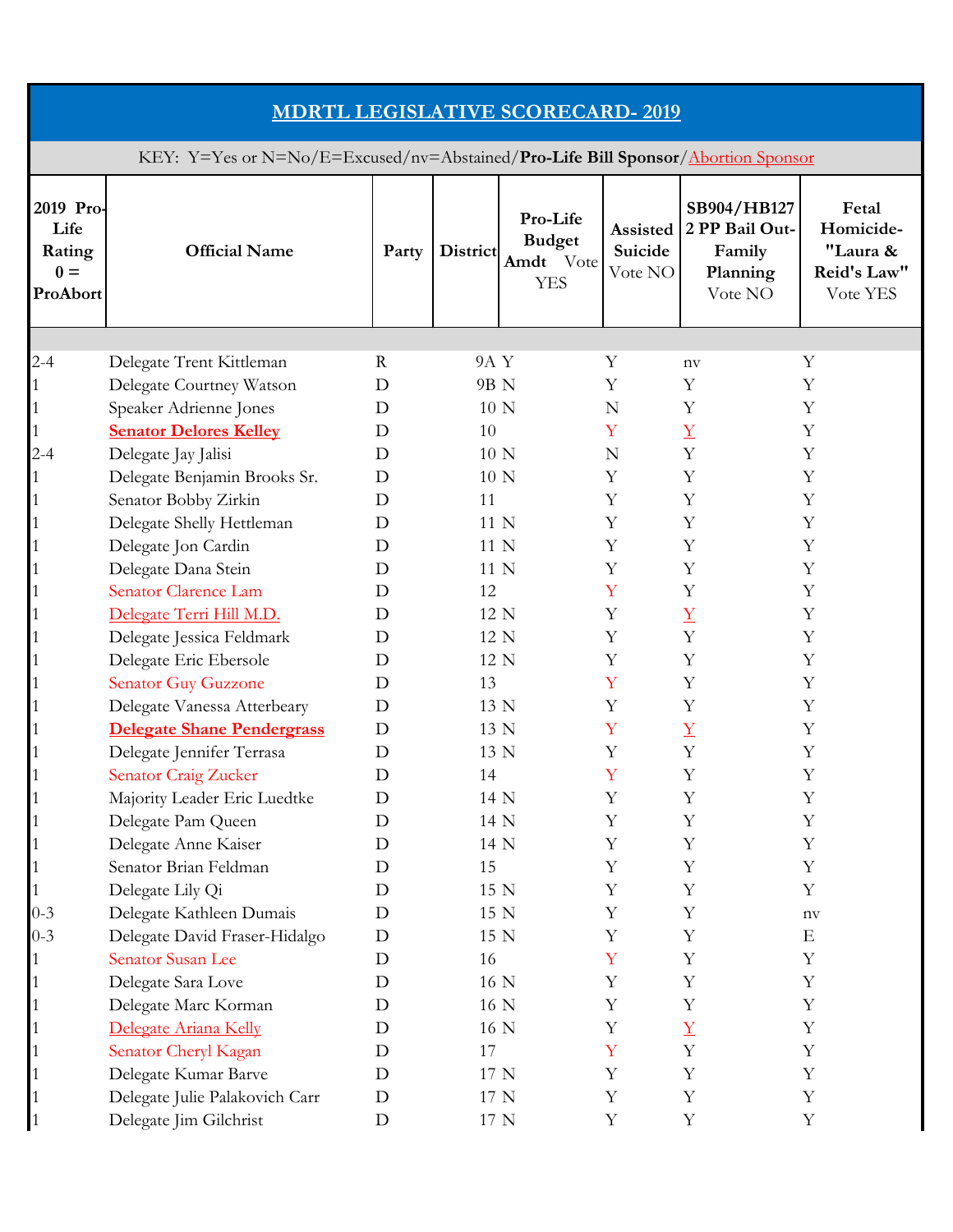| <b>MDRTL LEGISLATIVE SCORECARD-2019</b>                                          |                                    |             |          |                                                      |                                |                                                                |                                                           |  |  |  |
|----------------------------------------------------------------------------------|------------------------------------|-------------|----------|------------------------------------------------------|--------------------------------|----------------------------------------------------------------|-----------------------------------------------------------|--|--|--|
| KEY: Y=Yes or N=No/E=Excused/nv=Abstained/Pro-Life Bill Sponsor/Abortion Sponsor |                                    |             |          |                                                      |                                |                                                                |                                                           |  |  |  |
| 2019 Pro-<br>Life<br>Rating<br>$0 =$<br>ProAbort                                 | <b>Official Name</b>               | Party       | District | Pro-Life<br><b>Budget</b><br>Amdt Vote<br><b>YES</b> | Assisted<br>Suicide<br>Vote NO | SB904/HB127<br>2 PP Bail Out-<br>Family<br>Planning<br>Vote NO | Fetal<br>Homicide-<br>"Laura &<br>Reid's Law"<br>Vote YES |  |  |  |
|                                                                                  |                                    |             |          |                                                      |                                |                                                                |                                                           |  |  |  |
|                                                                                  | Senator Jeff Waldstreicher         | D           | 18       |                                                      | Υ                              | Y                                                              | Y                                                         |  |  |  |
|                                                                                  | Delegate Jared Solomon             | D           | 18 N     |                                                      | Y                              | Y                                                              | Y                                                         |  |  |  |
| $0 - 3$                                                                          | Delegate Emily Shetty              | D           | 18 N     |                                                      | Υ                              | Y                                                              | nv                                                        |  |  |  |
|                                                                                  | Delegate Al Carr Jr.               | D           | 18 N     |                                                      | Υ                              | Y                                                              | Y                                                         |  |  |  |
|                                                                                  | Senator Ben Kramer                 | D           | 19       |                                                      | Y                              | Y                                                              | Y                                                         |  |  |  |
|                                                                                  | Delegate Vaughn Stewart III        | D           | 19 N     |                                                      | Y                              | Y                                                              | Y                                                         |  |  |  |
|                                                                                  | Delegate Charlotte Crutchfield     | D           | 19 N     |                                                      | Y                              | Y                                                              | Y                                                         |  |  |  |
|                                                                                  | Delegate Bonnie Cullison           | D           | 19 N     |                                                      | Υ                              | $\overline{\Lambda}$                                           | Y                                                         |  |  |  |
| $1 - 2$                                                                          | Senator Will Smith Jr.             | D           | 20       |                                                      | Y                              | ${\bf E}$                                                      | Y                                                         |  |  |  |
|                                                                                  | Delegate Lorig Charkoudian         | D           | 20 N     |                                                      | Υ                              | Y                                                              | Y                                                         |  |  |  |
|                                                                                  | Delegate Jheanelle Wilkins         | D           | 20 N     |                                                      | Υ                              | Y                                                              | Y                                                         |  |  |  |
|                                                                                  | Delegate David Moon                | D           | 20 N     |                                                      | Υ                              | Y                                                              | Y                                                         |  |  |  |
| $\overline{c}$                                                                   | Senator Jim Rosapepe               | D           | 21       |                                                      | N                              | Y                                                              | Y                                                         |  |  |  |
|                                                                                  | Delegate Mary Lehman               | D           | 21 N     |                                                      | Υ                              | Y                                                              | Y                                                         |  |  |  |
|                                                                                  | Delegate Joseline Pena-Melnyk      | D           | 21 N     |                                                      | Υ                              | $\overline{\Lambda}$                                           | Y                                                         |  |  |  |
|                                                                                  | Delegate Ben Barnes                | D           | 21 N     |                                                      | Y                              | Y                                                              | Y                                                         |  |  |  |
| $1 - 2$                                                                          | Senator Paul Pinsky                | D           | 22       |                                                      | Y                              | E                                                              | Υ                                                         |  |  |  |
| $\perp$                                                                          | Delegate Gaines                    | $\mathbf D$ | 22 N     |                                                      | $\mathbf Y$                    | $\mathbf Y$                                                    | $\mathbf Y$                                               |  |  |  |
| $2 - 3$                                                                          | Delegate Anne Healey               | D           | $22$ nv  |                                                      | N                              | Y                                                              | Y                                                         |  |  |  |
|                                                                                  | Delegate Alonzo Washington         | D           | 22 N     |                                                      | Υ                              | Y                                                              | Y                                                         |  |  |  |
| $\overline{c}$                                                                   | Senator Doug Peters                | D           | 23       |                                                      | N                              | Y                                                              | Y                                                         |  |  |  |
| $3 - 4$                                                                          | Delegate Geraldine Valentino-Smith | D           | 23A Y    |                                                      | N                              | Y                                                              | Y                                                         |  |  |  |
| $2 - 4$                                                                          | Delegate Ron Watson                | D           | 23B N    |                                                      | N                              | Y                                                              | Y                                                         |  |  |  |
|                                                                                  | Delegate Marvin Holmes Jr.         | D           | 23B N    |                                                      | Υ                              | Υ                                                              | Y                                                         |  |  |  |
| $2 - 3$                                                                          | Senator Joanne Benson              | D           | 24       |                                                      | N                              | Y                                                              | $\mathbf Y$                                               |  |  |  |
| $2 - 4$                                                                          | Delegate Jazz Lewis                | D           | 24 N     |                                                      | N                              | Y                                                              | Y                                                         |  |  |  |
| $\mathbf{1}$                                                                     | Delegate Erek Barron               | D           | 24 N     |                                                      | Υ                              | $\overline{\Lambda}$                                           | Y                                                         |  |  |  |
| $2 - 3$                                                                          | Delegate Andrea Harrison           | D           | $24$ nv  |                                                      | N                              | Y                                                              | Y                                                         |  |  |  |
| $\overline{c}$                                                                   | Senator Melony Griffith            | D           | 25       |                                                      | N                              | Y                                                              | Y                                                         |  |  |  |
| $2 - 4$                                                                          | Delegate Nick Charles              | D           | 25 N     |                                                      | N                              | $\overline{\text{Y}}$                                          | Y                                                         |  |  |  |
|                                                                                  | Delegate Dereck Davis              | D           | 25 N     |                                                      | N                              | Y                                                              | Y                                                         |  |  |  |
| $\overline{c}$                                                                   | Delegate Darryl Barnes             | D           | 25 N     |                                                      | $\mathbf N$                    | Y                                                              | Y                                                         |  |  |  |
| $1 - 2$                                                                          | Senator Obie Patterson             | D           | 26       |                                                      | $n_{\rm V}$                    | Y                                                              | Y                                                         |  |  |  |
| $2 - 4$                                                                          | Delegate Veronica Turner           | D           | 26 N     |                                                      | $\mathbf N$                    | Y                                                              | Y                                                         |  |  |  |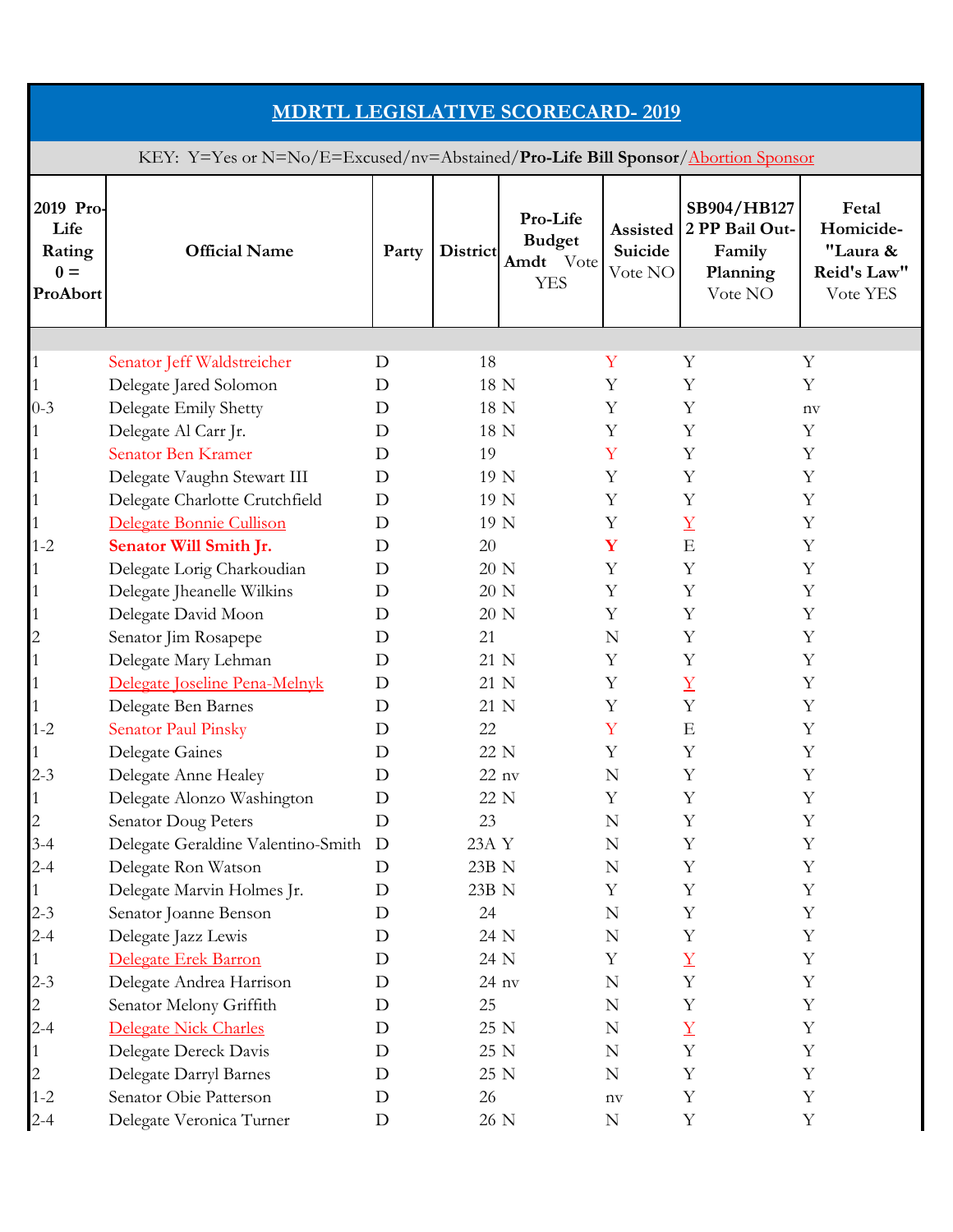| <b>MDRTL LEGISLATIVE SCORECARD-2019</b>                                          |                                                  |                  |                  |                                                      |                                |                                                                |                                                           |  |  |  |
|----------------------------------------------------------------------------------|--------------------------------------------------|------------------|------------------|------------------------------------------------------|--------------------------------|----------------------------------------------------------------|-----------------------------------------------------------|--|--|--|
| KEY: Y=Yes or N=No/E=Excused/nv=Abstained/Pro-Life Bill Sponsor/Abortion Sponsor |                                                  |                  |                  |                                                      |                                |                                                                |                                                           |  |  |  |
| 2019 Pro-<br>Life<br>Rating<br>$0 =$<br>ProAbort                                 | <b>Official Name</b>                             | Party            | District         | Pro-Life<br><b>Budget</b><br>Amdt Vote<br><b>YES</b> | Assisted<br>Suicide<br>Vote NO | SB904/HB127<br>2 PP Bail Out-<br>Family<br>Planning<br>Vote NO | Fetal<br>Homicide-<br>"Laura &<br>Reid's Law"<br>Vote YES |  |  |  |
|                                                                                  |                                                  |                  |                  |                                                      |                                |                                                                |                                                           |  |  |  |
| $\mathbf{1}$                                                                     | Delegate Kris Valderrama                         | D                | 26 N             |                                                      | Υ                              | Y                                                              | Y                                                         |  |  |  |
| $2 - 4$                                                                          | Delegate Jay Walker                              | D                | 26 N             |                                                      | N                              | Y                                                              | Y                                                         |  |  |  |
| 2                                                                                | Senate President Mike Miller                     | D                | 27               |                                                      | N                              | Y                                                              | Y                                                         |  |  |  |
|                                                                                  | Delegate Susie Proctor                           | D                | 27A N            |                                                      | Υ                              | Y                                                              | Y                                                         |  |  |  |
| $2 - 3$                                                                          | Delegate Michael Jackson                         | D                | $27B$ nv         |                                                      | N                              | Y                                                              | Y                                                         |  |  |  |
| $\overline{4}$                                                                   | Delegate Mark Fisher                             | $\mathbf R$      | 27C Y            |                                                      | N                              | N                                                              | Y                                                         |  |  |  |
| $\mathbf{2}$                                                                     | Senator Arthur Ellis                             | D                | 28               |                                                      | N                              | Y                                                              | Y                                                         |  |  |  |
| $2 - 4$                                                                          | Delegate Edith Patterson                         | D                | 28 N             |                                                      | N                              | Y                                                              | Y                                                         |  |  |  |
|                                                                                  | Delegate Debra Davis                             | D                | 28 N             |                                                      | N                              | Y                                                              | Y                                                         |  |  |  |
| $2 - 4$                                                                          | Delegate C.T. Wilson                             | D                | 28 N             |                                                      | N                              | Y                                                              | Y                                                         |  |  |  |
| $3 - 3$                                                                          | Senator Jack Bailey                              | $\mathbf R$      | 29               |                                                      | N                              | N                                                              | Y                                                         |  |  |  |
| 4                                                                                | Delegate Matt Morgan                             | $\mathbf R$      | 29A Y            |                                                      | N                              | N                                                              | Y                                                         |  |  |  |
| $2 - 4$                                                                          | Delegate Brian Crosby                            | D                | 29B N            |                                                      | N                              | Y                                                              | Y                                                         |  |  |  |
| $\overline{4}$                                                                   | Delegate Jerry Clark                             | $\mathbf R$      | 29C Y            |                                                      | N                              | N                                                              | Y                                                         |  |  |  |
| $0 - 3$                                                                          | Speaker Michael Busch                            | D                | 30 N             |                                                      | Y                              | Y                                                              | Ε                                                         |  |  |  |
|                                                                                  | <b>Senator Sarah Elfreth</b>                     | D                | 30               |                                                      | Y<br>Y                         | $\overline{X}$<br>Y                                            | Y                                                         |  |  |  |
|                                                                                  | Delegate Alice Cain                              | D                | 30A N            |                                                      |                                |                                                                | Y                                                         |  |  |  |
| $3-3$                                                                            | Delegate Seth Howard                             | $\rm R$          | $30\mathrm{B}$ Y |                                                      | ${\bf N}$                      | $\mathbf E$                                                    | Y                                                         |  |  |  |
| $\mathfrak{Z}$                                                                   | Senator Bryan Simonaire                          | $\mathbf R$      | 31               |                                                      | N                              | N                                                              | Y                                                         |  |  |  |
| $2 - 3$                                                                          | Delegate Ned Carey                               | D                | 31A E            |                                                      | N                              | Y                                                              | Y                                                         |  |  |  |
| 4                                                                                | Minority Leader Nicholaus Kipke                  | $\mathbf R$      | 31B Y            |                                                      | N                              | N                                                              | Y<br>Y                                                    |  |  |  |
| 4                                                                                | Delegate Brian Chisholm<br>Senator Pamela Beidle | $\mathbf R$<br>D | 31B Y            |                                                      | N                              | N<br>Y                                                         | Y                                                         |  |  |  |
| $2 - 3$                                                                          |                                                  |                  | 32               |                                                      | N                              |                                                                |                                                           |  |  |  |
|                                                                                  | Delegate Sandy Bartlett                          | D                | 32 N<br>32 N     |                                                      | Y                              | Υ<br>Y                                                         | Υ<br>Y                                                    |  |  |  |
| $2 - 4$                                                                          | Delegate Mike Rogers                             | D                | 32 Y             |                                                      | N<br>N                         | Y                                                              | Y                                                         |  |  |  |
| $3 - 4$                                                                          | Delegate Mark Chang                              | D                |                  |                                                      |                                |                                                                | Y                                                         |  |  |  |
| $\overline{3}$                                                                   | Senator Edward Reilly                            | R                | 33               |                                                      | N                              | N                                                              |                                                           |  |  |  |
| $\overline{4}$                                                                   | Delegate Sid Saab<br>Delegate Michael Malone     | R<br>$\mathbf R$ | 33 Y<br>33 Y     |                                                      | N                              | N<br>N                                                         | Y<br>Y                                                    |  |  |  |
| $\overline{4}$                                                                   |                                                  | D                | 33 N             |                                                      | N<br>Y                         | Y                                                              | Y                                                         |  |  |  |
| 3                                                                                | Delegate Heather Bagnall<br>Senator Bob Cassilly | R                | 34               |                                                      | N                              | N                                                              | Υ                                                         |  |  |  |
|                                                                                  | Delegate Steve Johnson                           | D                | 34A N            |                                                      | Y                              | $\overline{\Lambda}$                                           | Y                                                         |  |  |  |
|                                                                                  | Delegate Mary Ann Lisanti                        | D                | 34A N            |                                                      | Y                              | Y                                                              | Y                                                         |  |  |  |
| $\overline{A}$                                                                   | Delegate Susan McComas                           | $\rm R$          | 34B Y            |                                                      | N                              | ${\bf N}$                                                      | Y                                                         |  |  |  |
|                                                                                  |                                                  |                  |                  |                                                      |                                |                                                                |                                                           |  |  |  |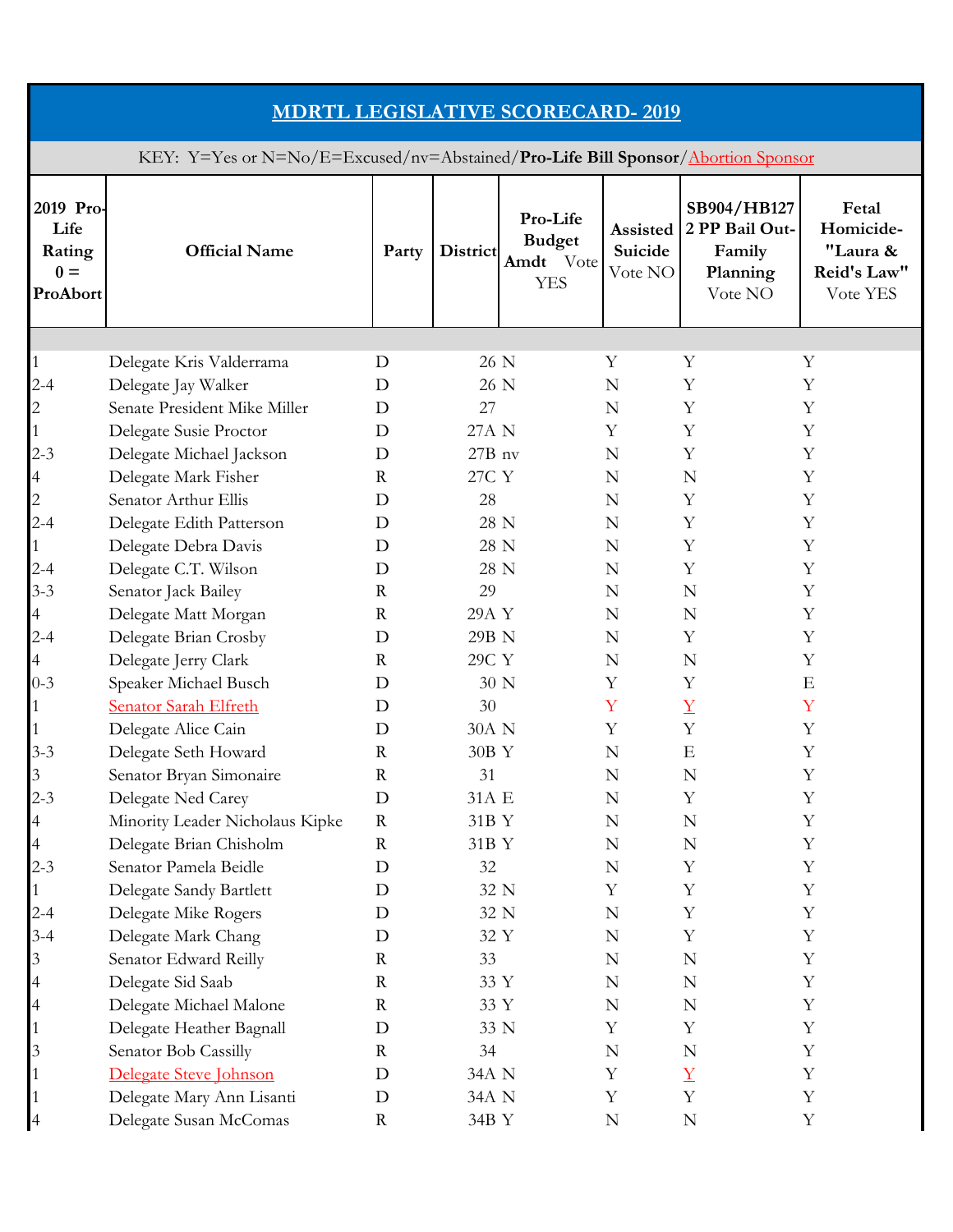| <b>MDRTL LEGISLATIVE SCORECARD-2019</b>                                          |                                  |             |               |                                                      |                                |                                                                |                                                           |  |  |  |
|----------------------------------------------------------------------------------|----------------------------------|-------------|---------------|------------------------------------------------------|--------------------------------|----------------------------------------------------------------|-----------------------------------------------------------|--|--|--|
| KEY: Y=Yes or N=No/E=Excused/nv=Abstained/Pro-Life Bill Sponsor/Abortion Sponsor |                                  |             |               |                                                      |                                |                                                                |                                                           |  |  |  |
| 2019 Pro-<br>Life<br>Rating<br>$0 =$<br>ProAbort                                 | <b>Official Name</b>             | Party       | District      | Pro-Life<br><b>Budget</b><br>Amdt Vote<br><b>YES</b> | Assisted<br>Suicide<br>Vote NO | SB904/HB127<br>2 PP Bail Out-<br>Family<br>Planning<br>Vote NO | Fetal<br>Homicide-<br>"Laura &<br>Reid's Law"<br>Vote YES |  |  |  |
|                                                                                  |                                  |             |               |                                                      |                                |                                                                |                                                           |  |  |  |
| 3                                                                                | Senator Jason Gallion            | $\rm R$     | 35            |                                                      | N                              | N                                                              | Υ                                                         |  |  |  |
| $\overline{4}$                                                                   | Delegate Kevin Hornberger        | $\mathbf R$ | 35A Y         |                                                      | N                              | N                                                              | Y                                                         |  |  |  |
| 4                                                                                | Delegate Teresa Reilly           | $\mathbf R$ | 35B Y         |                                                      | N                              | N                                                              | Y                                                         |  |  |  |
| $\overline{4}$                                                                   | Delegate Andrew Cassilly         | $\mathbf R$ | 35B Y         |                                                      | N                              | N                                                              | Y                                                         |  |  |  |
| 3                                                                                | Senator Steve Hershey Jr.        | $\mathbf R$ | 36            |                                                      | N                              | N                                                              | Y                                                         |  |  |  |
| $\overline{4}$                                                                   | Delegate Steven Arentz           | $\mathbf R$ | 36 Y          |                                                      | N                              | N                                                              | Y                                                         |  |  |  |
| $\overline{4}$                                                                   | Delegate Jeff Ghrist             | $\mathbf R$ | 36 Y          |                                                      | N                              | N                                                              | Y                                                         |  |  |  |
| $\overline{4}$                                                                   | Delegate Jay Jacobs              | $\mathbf R$ | 36 Y          |                                                      | N                              | N                                                              | Y                                                         |  |  |  |
| 3                                                                                | <b>Senator Addie Eckardt</b>     | $\mathbf R$ | 37            |                                                      | N                              | N                                                              | $\mathbf Y$                                               |  |  |  |
| 1                                                                                | Delegate Sheree Sample-Hughes    | D           | 37A N         |                                                      | Y                              | Y                                                              | Y                                                         |  |  |  |
| $\overline{4}$                                                                   | Delegate Johnny Mautz IV         | $\mathbf R$ | 37B Y         |                                                      | N                              | N                                                              | Y                                                         |  |  |  |
| 4                                                                                | Delegate Christopher Adams       | $\mathbf R$ | 37B Y         |                                                      | N                              | N                                                              | Y                                                         |  |  |  |
| $3 - 3$                                                                          | <b>Senator Mary Beth Carozza</b> | $\mathbf R$ | 38            |                                                      | N                              | N                                                              | Y                                                         |  |  |  |
| 4                                                                                | Delegate Charles Otto            | $\mathbf R$ | 38A Y         |                                                      | N                              | N                                                              | Y                                                         |  |  |  |
| $3 - 4$                                                                          | Delegate Carl Anderton Jr.       | $\mathbf R$ | 38B nv        |                                                      | N                              | N                                                              | Υ                                                         |  |  |  |
| 4                                                                                | Delegate Wayne Hartman           | $\mathbf R$ | 38C Y         |                                                      | N                              | N                                                              | Y                                                         |  |  |  |
| $1 - 2$                                                                          | <b>Senator Nancy King</b>        | D           | 39            |                                                      | Y                              | E                                                              | Υ                                                         |  |  |  |
|                                                                                  | <b>Delegate Lesley Lopez</b>     | $\mathbf D$ | $39\ {\rm N}$ |                                                      | Y                              | $\mathbf Y$                                                    | $\mathbf Y$                                               |  |  |  |
|                                                                                  | Delegate Kirill Reznik           | D           | 39 N          |                                                      | Y                              | Y                                                              | Y                                                         |  |  |  |
| $1 - 4$                                                                          | Delegate Gabriel Acevero         | D           | 39 N          |                                                      | Y                              | Y                                                              | Y                                                         |  |  |  |
| 2                                                                                | Senator Antonio Hayes            | D           | 40            |                                                      | N                              | Y                                                              | Y                                                         |  |  |  |
|                                                                                  | Delegate Nick Mosby              | D           | 40 N          |                                                      | Y                              | Y                                                              | Y                                                         |  |  |  |
|                                                                                  | Delegate Melissa Wells           | D           | 40 N          |                                                      | Y                              | Y                                                              | Y                                                         |  |  |  |
|                                                                                  | Delegate Frank Conaway Jr        | D           | 40 N          |                                                      | Y                              | Υ                                                              | Y                                                         |  |  |  |
|                                                                                  | Senator Jill Carter              | D           | 41            |                                                      | Y                              | Y                                                              | Y                                                         |  |  |  |
|                                                                                  | Delegate Tony Bridges            | D           | 41 N          |                                                      | Y                              | Y                                                              | Y                                                         |  |  |  |
|                                                                                  | Delegate Samuel Rosenberg        | D           | 41 N          |                                                      | Y                              | $\overline{\Lambda}$                                           | Y                                                         |  |  |  |
|                                                                                  | Delegate Dalya Attar             | D           | 41 N          |                                                      | N                              | Y                                                              | Y                                                         |  |  |  |
| $2 - 3$                                                                          | Senator Chris West               | $\rm R$     | 42            |                                                      | Y                              | N                                                              | Y                                                         |  |  |  |
|                                                                                  | Delegate Stephen Lafferty        | D           | 42A N         |                                                      | Y                              | Y                                                              | Y                                                         |  |  |  |
| 4                                                                                | Delegate Nino Mangione           | $\rm R$     | 42B Y         |                                                      | N                              | N                                                              | Υ                                                         |  |  |  |
| $\mathbf{1}$                                                                     | Delegate Michele Guyton          | D           | 42B N         |                                                      | Y                              | Y                                                              | Y                                                         |  |  |  |
| $\overline{0}$                                                                   | Senator Mary Washington          | D           | 43            |                                                      | Y                              | Y                                                              | ${\bf N}$                                                 |  |  |  |
| $\vert$ <sup>1</sup>                                                             | Delegate Regina Boyce            | D           | 43 N          |                                                      | Y                              | Y                                                              | Y                                                         |  |  |  |